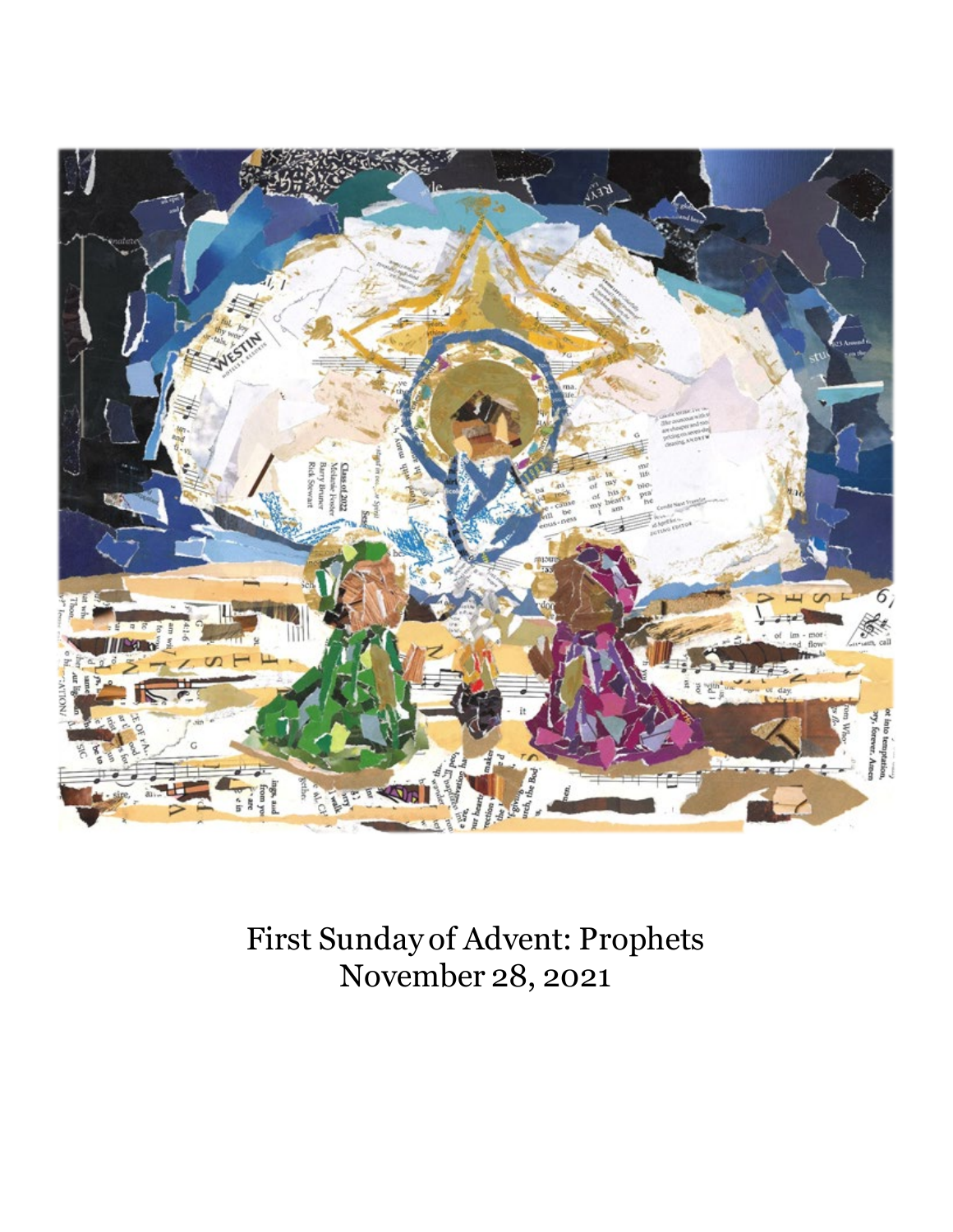Opening Scripture – Isaiah 40

Advent Wreath – A Candle for the Prophets

Responsive Prayer – Based on Psalm 25 In this Advent season of waiting on the Lord, **we trust in the Lord's goodness. We rely on God's mercy. We find shelter in God's steadfast love.** In this Advent season of waiting on the Lord, **we walk in the Lord Jesus' way. We follow his example of love. We keep our covenant promises.** In this Advent season of waiting, Lord, forget our sins. **Remember your love. Remember each one of us. Remember your people everywhere.** In this Advent season of waiting, Lord, we wait for your salvation. **We wait for your leading. We wait for your coming.**

## Hymn #88 *O Come, O Come, Emmanuel* verses 1-4

O come, O come, Emmanuel, and ransom captive Israel, that mourns in lonely exile here until the Son of God appear. Rejoice! Rejoice! Emmanuel shall come to thee, O Israel.

O come, thou Wisdom from on high, who orderest all things mightily: to us the path of knowledge show; and teach us in her ways to go. Rejoice! Rejoice! Emmanuel shall come to thee, O Israel.

O come, O come, thou Lord of might, who to thy tribes on Sinai's height in ancient times didst give the law in cloud and majesty and awe. Rejoice! Rejoice! Emmanuel shall come to thee, O Israel.

O come, thou Root of Jesse, free thine own from Satan's tyranny; from depths of hell thy people save and give them victory o'er the grave. Rejoice! Rejoice! Emmanuel shall come to thee, O Israel.

Opening Prayer

Greeting The grace of our Lord Jesus Christ be with you all. And also with you.

Scripture Reading

# **CONFESSING**

Call to Confession

Prayers of Confession **O promised Christ: We are a world at war. Our peace depends on your coming.**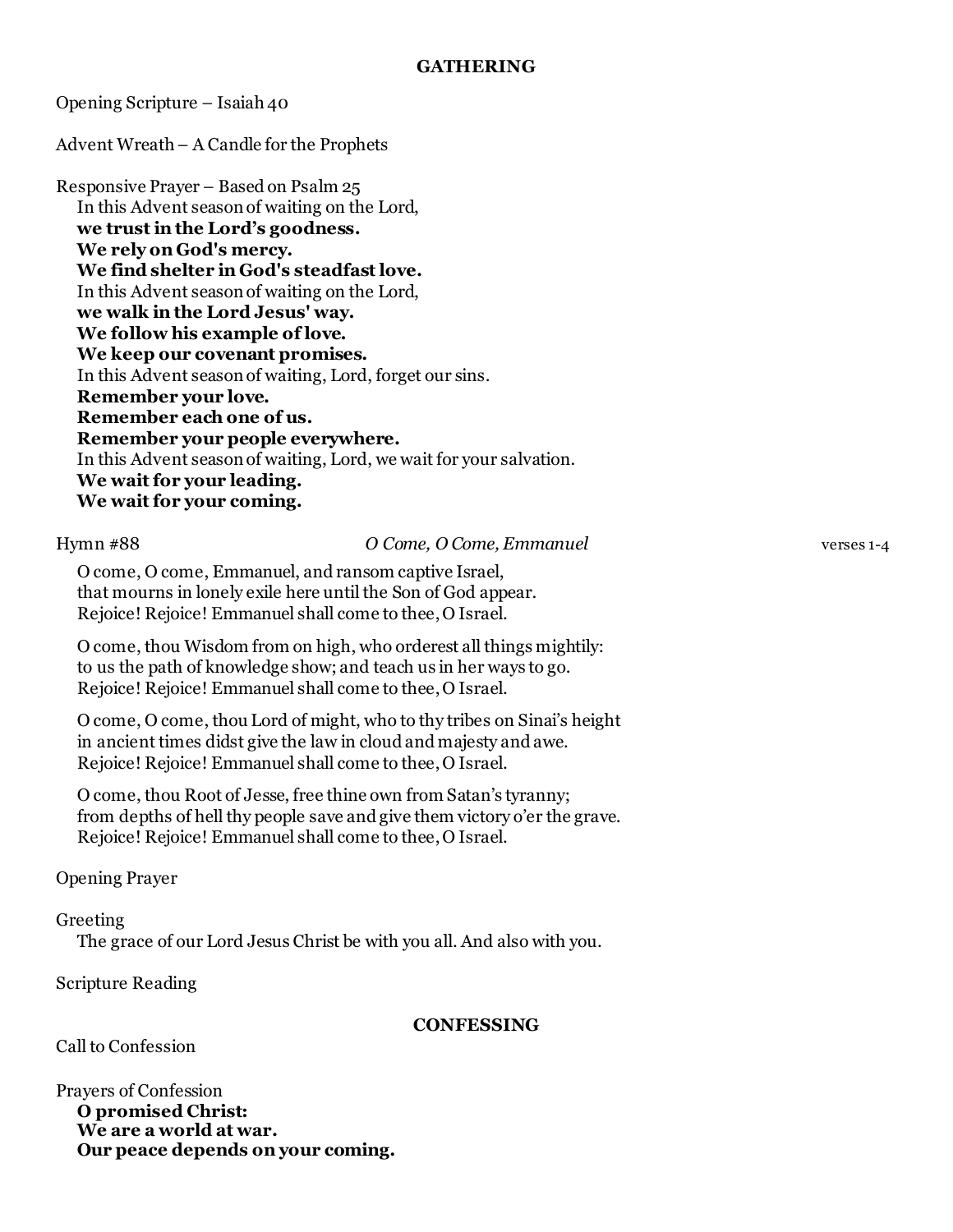| We are a sinful people.                                      |
|--------------------------------------------------------------|
| Our pardon depends on your coming.                           |
| We are full of good intentions but weak at keeping promises; |
| our only hope of doing God's will                            |
| is that you should come and help us do it.                   |

#### [silent prayers]

**Lord Jesus, Word made flesh, our world waits for your peace, for your pardon, and for your grace. Even so: come, Lord Jesus. Amen.**

### Assurance of Forgiveness

#### \*Hymn #88 O Come, O Come, Emmanuel verses 5-7

O come, thou Key of David, come, and open wide our heavenly home; make safe the way that leads on high, and close the path to misery. Rejoice! Rejoice! Emmanuel shall come to thee, O Israel.

O come, thou Dayspring, come and cheer our spirit by thine advent here; disperse the gloomy clouds of night, and death's dark shadows put to flight. Rejoice! Rejoice! Emmanuel shall come to thee, O Israel.

O come, Desire of nations, bind all peoples in one heart and mind; bid envy, strife, and discord cease; fill the whole world with heaven's peace. Rejoice! Rejoice! Emmanuel shall come to thee, O Israel.

\*Passing of the Peace

# **LISTENING**

Joys & Concerns of the Congregation

Prayers of the People, Lord's Prayer

**Sermon in Music** *In the Bleak Midwinter* arr. David Cherwien Pat McCall, violin

Scripture – Isaiah, various

# Sermon in Words **Run for the Hills! Here Come the Prophets**

\*Hymn #92 *While We Are Waiting, Come*

While we are waiting, come; while we are waiting, come. Jesus, our Lord, Emmanuel, while we are waiting, come.

With power and glory, come; with power and glory come. Jesus, our Lord, Emmanuel, while we are waiting, come.

Come, Savior, quickly come; come, Savior, quickly come. Jesus, our Lord, Emmanuel, while we are waiting, come.